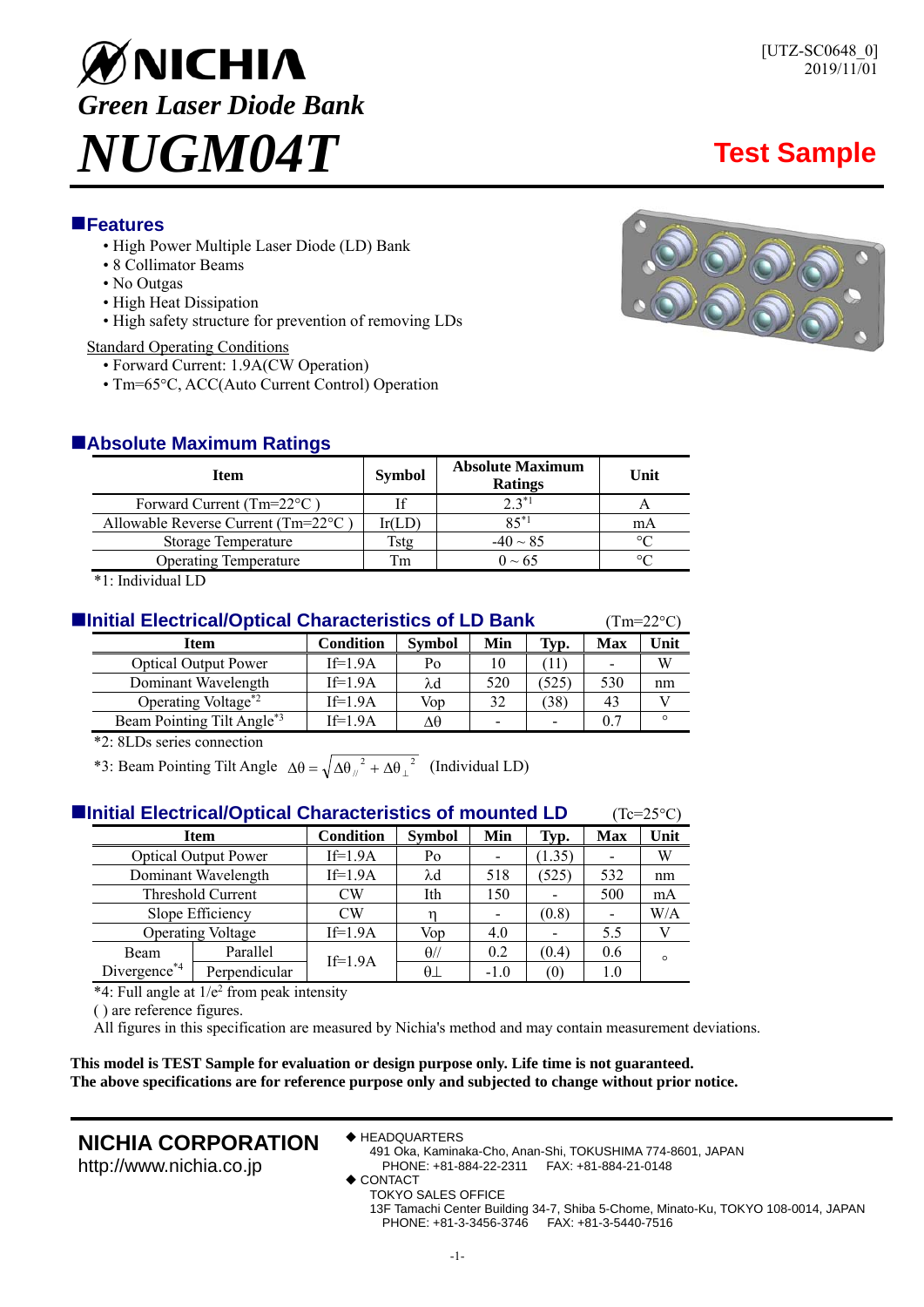

# **Outline Dimensions**



 Dimensions are in millimeters Figures in ( ) are reference purpose only.

# ■LD Position No. & Pin Connection





Tolerance

 $±0.1$ 

 $\overline{\pm 0.1}$ 

 $\overline{\pm 0.2}$ 

 $\overline{\pm 0.3}$ 



This model does not have a Photo Diode. This model has a Zener Diode built in as a protection circuit against static electricity.